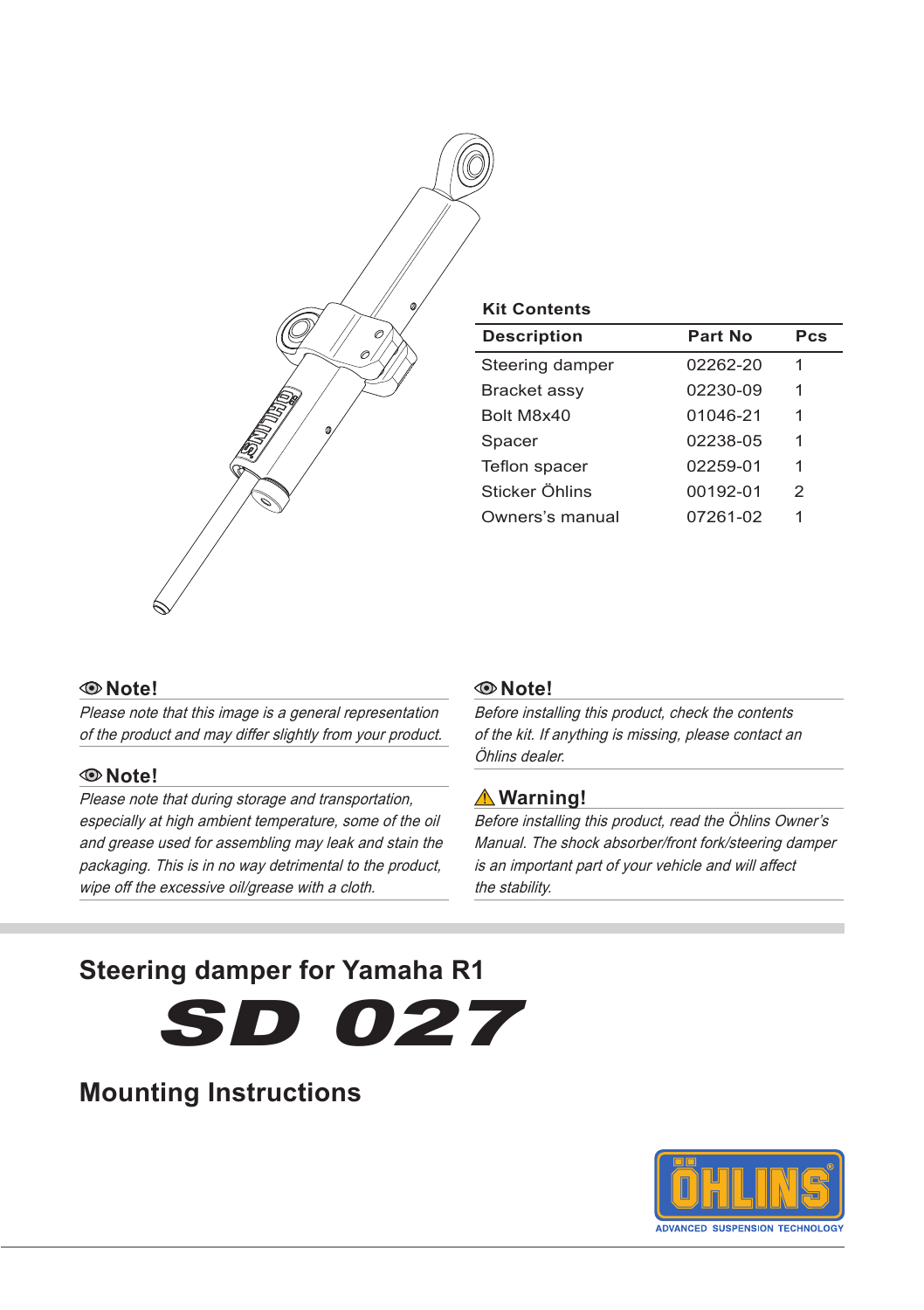# **mounting instructions**

## **Warning!**

It is advisable to have an Öhlins dealer install the shock absorber/front fork/steering damper.

# **Warning!**

If working on a raised vehicle, ensure it is securely supported so that it will not tip.

## **Note!**

Before mounting this product clean the vehicle thoroughly.

## **Note!**

When working on this product, always see the Vehicle Service Manual for vehicle specific procedures and important data.

### **1**

Put the motorcycle on a workstand so that the rear wheel barely touches the ground.

#### **2**

Remove the original steering damper. See the Vehicle Service Manual for advice.

#### **3**

Install the bracket assembly (02230-09) on the Öhlins steering damper.

### **4**

Install the Öhlins steering damper to the original brackets. Use bolt (01046-21), original nut and spacer (02238-05) for the end eye bracket on the front fork leg. Use original bolt and washers to the frame bracket. Install the teflon spacer between the Öhlins bracket and the lower original washer.

# **Caution!**

Ensure that there is no clearance problem when turning to the left and the right end positions. Make sure that the steering damper is not used as a stop.

# **Caution!**

Make sure that all screws are tightened to the correct torque and that nothing fouls or restricts movement of the steering damper.

#### **5**

Adjust the bracket assembly so that the steering damper stroke is equal in each steering direction.

#### **6**

Tighten the bolts to correct torque, see figure.

## **Note!**

Lower the vehicle so that the suspension is slightly compressed before tightening the screws.

# **Caution!**

Ensure that all screws are tightened to the correct torque and that nothing fouls or restricts movement of the shock absorber/front fork/steering damper when the suspension is fully compressed or extended.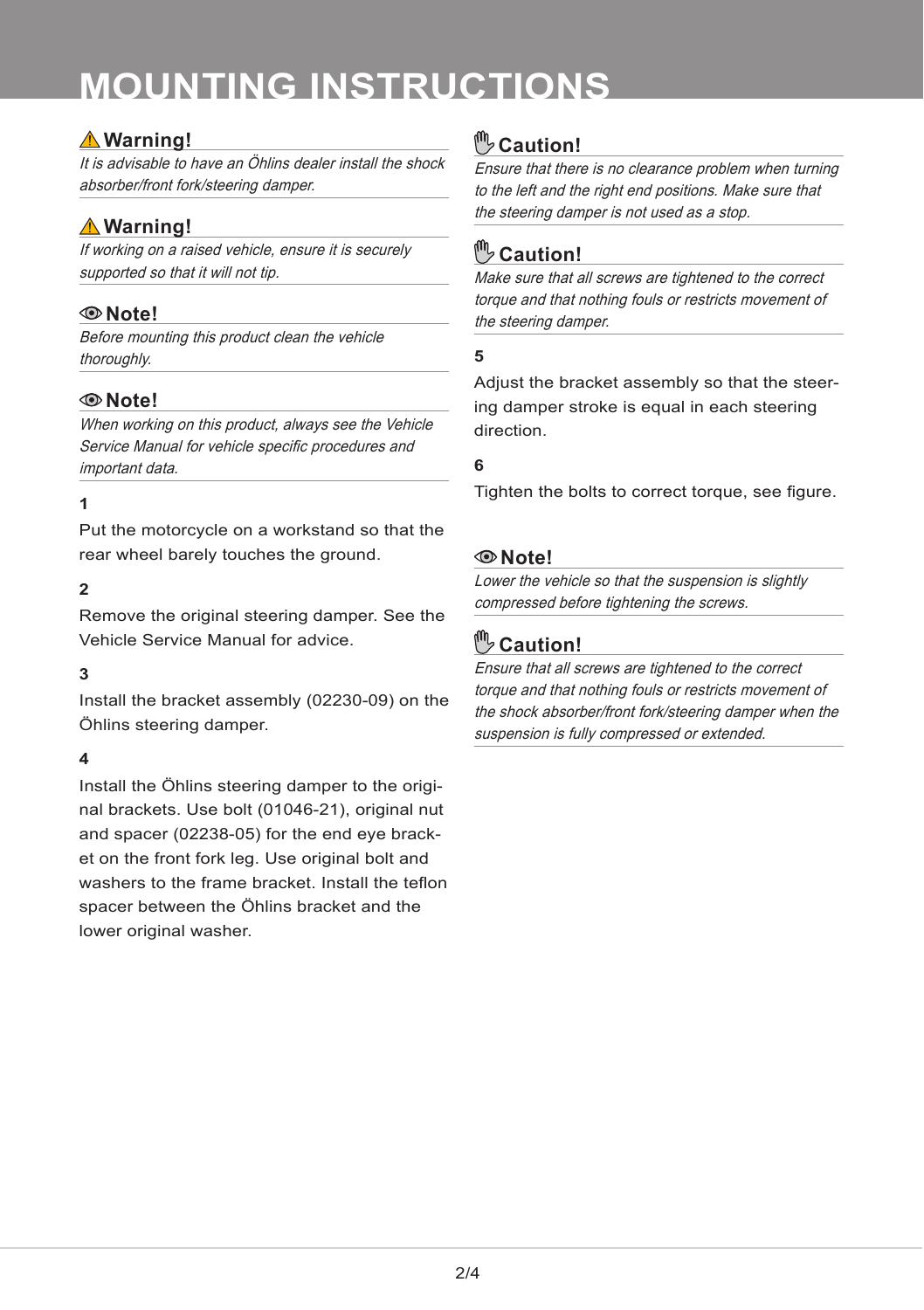# **mounting instructions**